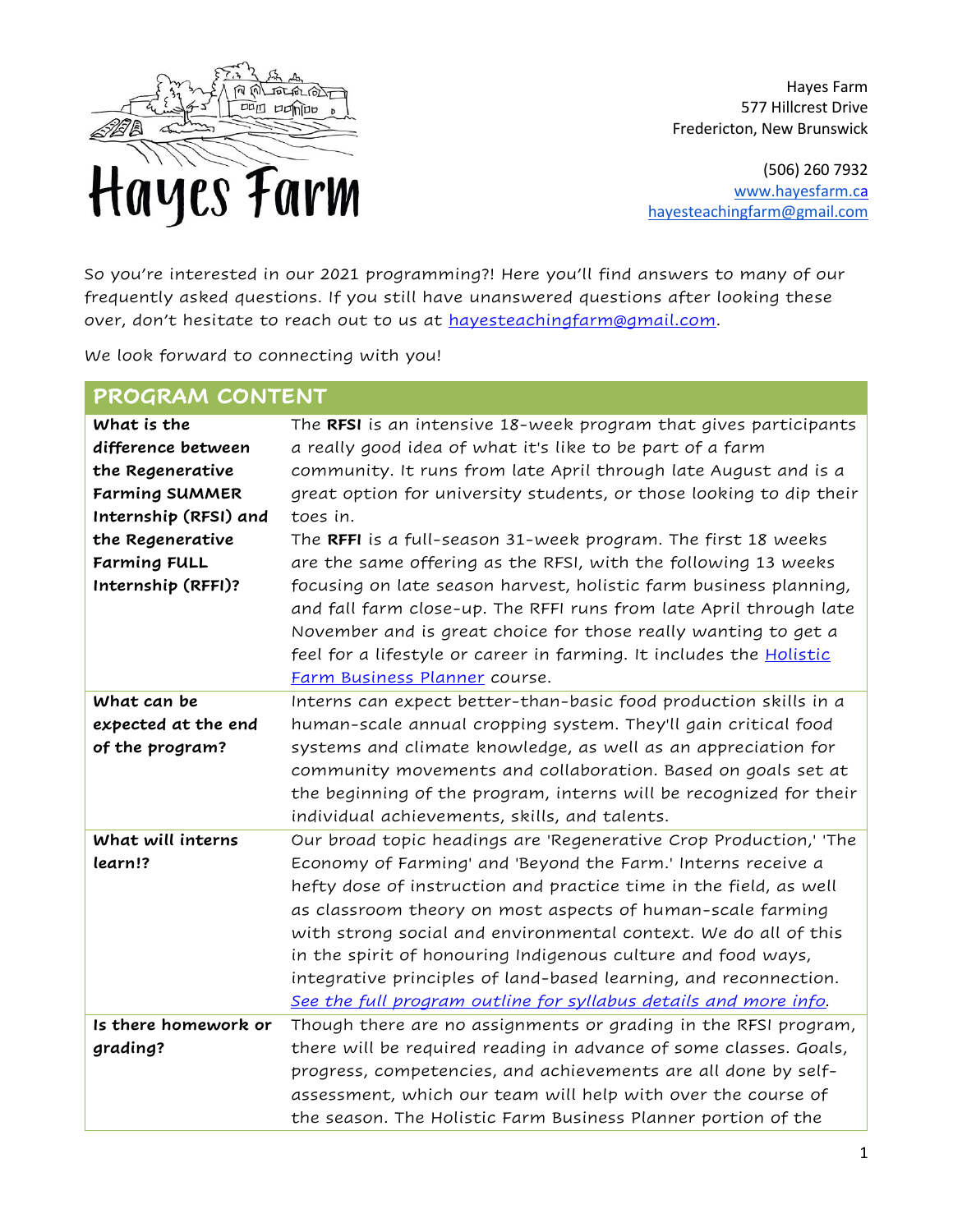|                     | RFSI does include some activities to be completed outside of     |
|---------------------|------------------------------------------------------------------|
|                     | farm or class time. Self-assessment will help Hayes Farm interns |
|                     | reach their individual goals.                                    |
| What's a day in the | Watch this great video made by our 2020 interns! Roughly 70% of  |
| life like for an    | program time is spent on-farm, with the remaining 30% in an      |
| intern?             | online classroom for theory and discussion.                      |
| Who are the         | Our main instructor is Farm Manager and all-around-good-guy      |
| instructors?        | Mark Trealout. Mark moved to New Brunswick from Ontario          |
|                     | with his family in 2018 to work with us on this project. He is a |
|                     | former chef and has more than 20 years experience in the         |
|                     | farmin' world.                                                   |
|                     | Our Indigenous Knowledge Specialist is Cecelia Brooks who is     |
|                     | returning for her second season with us after receiving rave     |
|                     | reviews from our 2020 cohort. As a Wolastoqiyik Nation member    |
|                     | with a lifelong interest in plants, Cecelia brings life to our   |
|                     | Indigenous Food Ways content.                                    |
|                     | To capture knowledge on a wide range of topics, we bring in over |
|                     | a dozen guest speakers over the course of the season.            |

| What are the<br>program dates? | The Regenerative Farming SUMMER Internship will run from April<br>26 through August 27, 2021. The Regenerative Farming FULL |
|--------------------------------|-----------------------------------------------------------------------------------------------------------------------------|
|                                | Internship will run from April 26 through November 26, 2021.                                                                |
| How much time is on            | We strive for about 60-70% farm time and 30-40% classroom                                                                   |
| farm? In class?                | time. This changes week-to-week based on the season; more                                                                   |
|                                | class time early on and transitioning to more farm time later in                                                            |
|                                | the season.                                                                                                                 |
| Will interns need to           | Short answer? Yes, occasionally. Every intern should expect to                                                              |
| work evenings and/or           | pitch in one additional shift a week, depending on the size of our                                                          |
| weekends?                      | cohort. Evening and weekend checks will be asked of everyone in                                                             |
|                                | rotation. These demands tend to lessen as the season goes on,                                                               |
|                                | however once weekly food distribution begins in July, a pair of                                                             |
|                                | people will manage veggie pickups each Wednesday evening.                                                                   |
| Do interns get any             | Yes! We offer rotating half days off (Fridays) for our RFSI interns.                                                        |
| time off over the              | RFFI interns will be able to take 1 out of 31 weeks off over the                                                            |
| course of the season?          | course of their program.                                                                                                    |
| What is the                    | Both programs are 32 hours/week.                                                                                            |
| schedule?                      | April - August: Monday-Thursday 8am-4pm, Fridays 9am-1pm                                                                    |
|                                | September - November (RFFI only): 24 weekday hours on farm + 8                                                              |
|                                | hours Holistic Farm Business Planner content and activities (this                                                           |
|                                | schedule is to be determined).                                                                                              |
|                                | Class and farm time changes week-to-week.                                                                                   |

## **TIME COMMITMENTS AND SCHEDULES**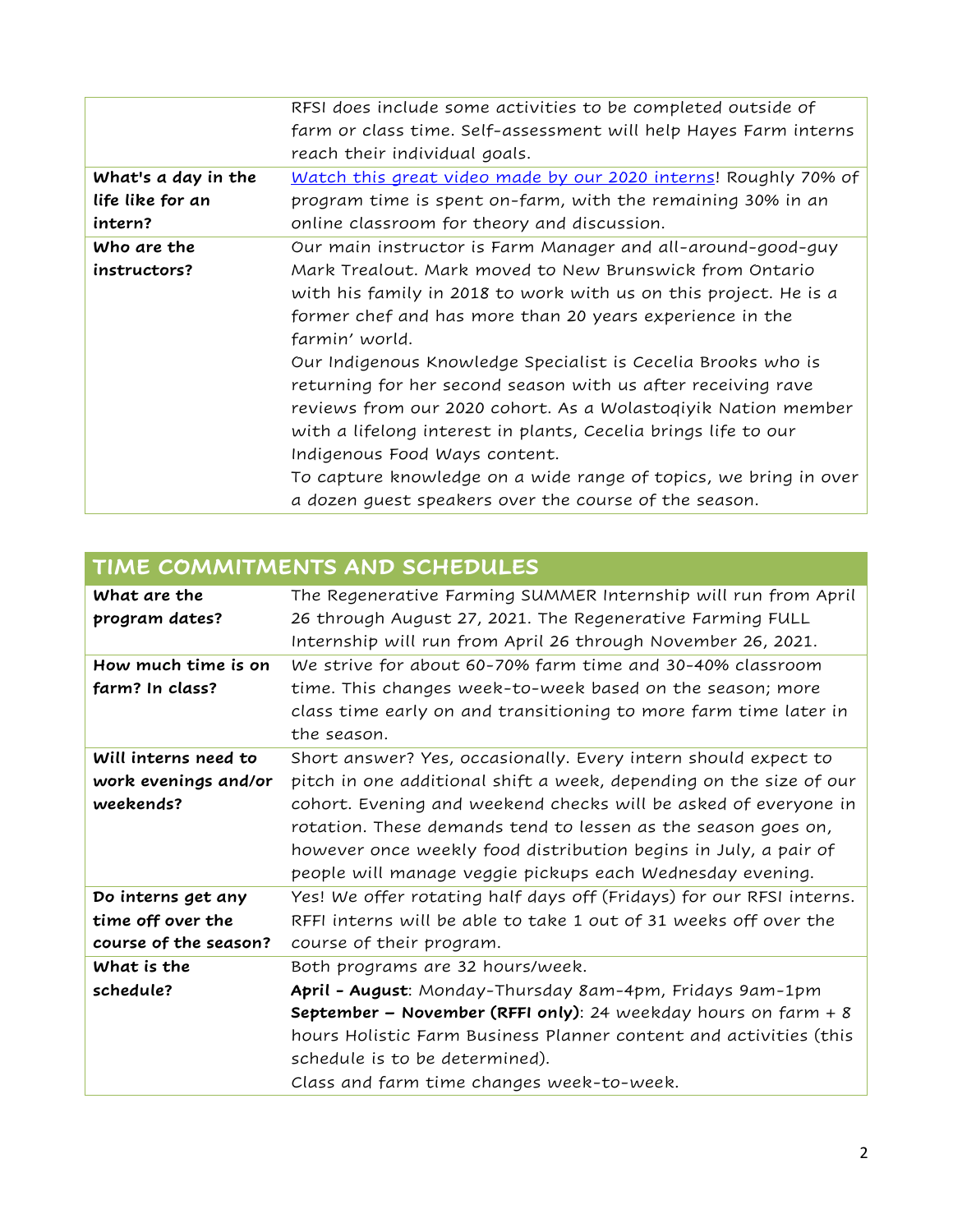| <b>THIS AND THAT</b>                                     |                                                                                                                                                                                                                                                                                                                                                                                                                                                           |
|----------------------------------------------------------|-----------------------------------------------------------------------------------------------------------------------------------------------------------------------------------------------------------------------------------------------------------------------------------------------------------------------------------------------------------------------------------------------------------------------------------------------------------|
| Are Hayes Farm<br>programs accredited?                   | As a non-profit organization unaffiliated with an academic<br>institution, our programs are not accredited. If an intern joins us<br>through a university or college internship, they may be able to<br>gain credit. We encourage students to talk with their academic<br>advisors to see what experiential learning opportunities may be<br>available.                                                                                                   |
| Are accommodations<br>offered?                           | No. Interns will need to find their own accommodations. The<br>farm is located in a residential area, and nearby living<br>arrangements are typically available with some research.                                                                                                                                                                                                                                                                       |
| Can minors<br>participate?                               | Participants must be 18 years of age or older when the program<br>starts on April 26, 2021. Those under the age of 18 are<br>encouraged to join us for informal learning throughout the<br>season (check out Chantier Jeunesse)!                                                                                                                                                                                                                          |
| How will interns be<br>kept safe considering<br>COVID-19 | We safely and successfully ran our programs through the 2020<br>season while providing the essential service of food production<br>(and education!). A full COVID-19 operational plan is in place,<br>with some of the highlights including individual essential tools, a<br>socially-distanced outdoor atmosphere, mobile handwashing<br>stations, and online classroom sessions.                                                                        |
| How many people<br>will be participating?                | The 2021 programs will be capped at a total of 20 interns (RFSI +<br>RFFI).                                                                                                                                                                                                                                                                                                                                                                               |
| How do interns get<br>to and from the<br>farm?           | Being in the heart of Fredericton's north side, we are easy to<br>access by foot, bike, bus, or car. From MacLaren Avenue, turn<br>north on Clark Street (one block). Take a left on Hillcrest Drive<br>and look for 577 on the right. If traveling by bus, take the 17S or<br>16N and get off at MacLaren Ave. & Clark St. Walk north (up the<br>hill) on Clark St., then left of Hillcrest Dr. to #577 (the farm is<br>roughly 300m from the bus stop). |
| Are there animals on<br>the farm?                        | We do not have livestock on the farm (except for the occasional<br>visiting duck or quail!). Through the season, we hope to take<br>field trips to other farms that showcase other aspects of<br>farming that we are not able to demonstrate at Hayes Farm.                                                                                                                                                                                               |
| Do interns need<br>farming or gardening<br>experience?   | Though beneficial, no experience is needed! We expect our<br>interns to have a readiness to learn, an interest in community<br>and collaboration, and a willingness to work hard!                                                                                                                                                                                                                                                                         |
| What does the<br>program fee cover?                      | The program fee covers all instruction on farm and in class,<br>mentorship and networking with many talented and<br>knowledgeable individuals, tools, consideration for 2022<br>incubator plot, new friends, and free access to surplus veggies!                                                                                                                                                                                                          |
| What do interns need<br>to bring?                        | Once accepted, interns will receive a full list of essential and<br>nice-to have items for both the classroom and the farm. A very<br>basic list includes farm clothes for all weather, a couple pairs of<br>gloves, good boots, a hat, sunscreen, something to keep notes,                                                                                                                                                                               |